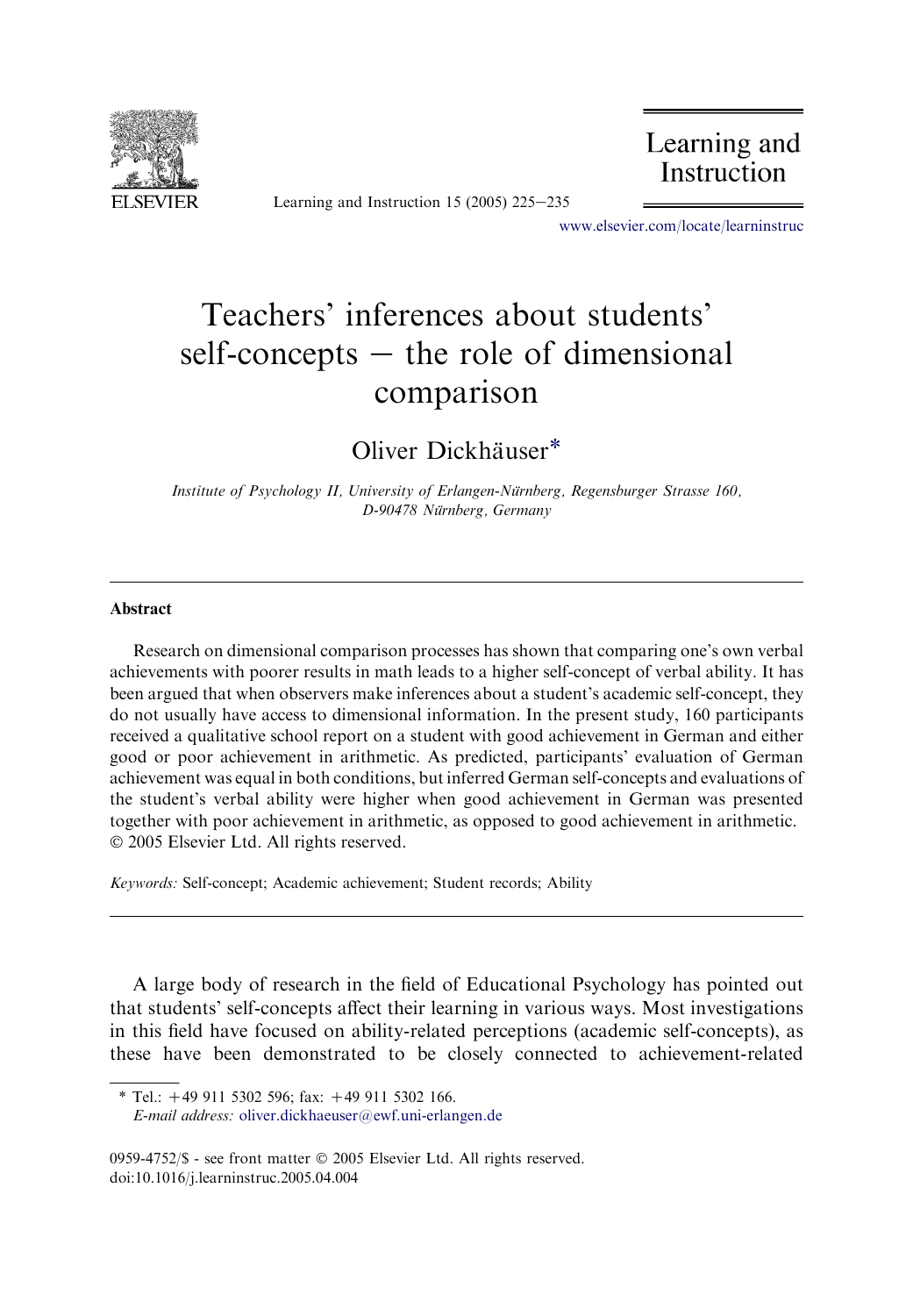behaviour (for a summary, see [Wigfield & Karpathian, 1991](#page--1-0)). For example, academic self-concept influences choice of school-subjects (e.g. Dickhäuser  $\&$ [Stiensmeier-Pelster, 2003](#page--1-0)) and subsequent academic performance [\(Guay, Marsh, &](#page--1-0) [Boivin, 2003](#page--1-0)).

Self-concept can be defined as an individual's representation of his or her selfknowledge (see [Wigfield & Karpathian, 1991](#page--1-0)). As the self-concept model of [Shavelson, Hubner, and Stanton \(1976\)](#page--1-0) shows, perceptions of the self are assumed to be multidimensional (e.g. perceptions of one's own academic and physical abilities, appearance, and particular emotional states). According to the model of achievement-related choices (see [Wigfield & Eccles, 2000](#page--1-0)), academic self-concepts are of particular importance in shaping students' behaviour, as they affect expectations of success. Expectations have been demonstrated to influence a wide range of behaviour in the classroom, such as persistence, achievement and coursework selection ([Wigfield & Eccles, 2000\)](#page--1-0).

Consequently, one key area of educational research explores how individuals form their self-concept of ability from previous achievement. Ability is a theoretical construct that cannot be observed directly. Individuals must therefore infer ability from important clues, such as previous achievement. According to the internal/ external frame of reference model (I/E-model, [Marsh, 1986](#page--1-0)), individuals use two different frames of reference when inferring their own ability (self-concept of ability) from achievement. Within the external frame of reference, a student compares his/ her own achievement in a certain subject (e.g. English) with the achievement of his/her classmates. Getting better grades in English than most of one's peers can lead to the inference of high English ability. Thus, the assumption of an external frame of reference postulates that in the absence of objective criteria, individuals use social comparison to evaluate their own ability (see [Festinger, 1954](#page--1-0)).

Within the internal frame of reference, a student compares his/her own achievement in a certain subject (e.g. English) with his/her own achievement in another subject (e.g. arithmetic). Möller and Köller  $(2001)$  refer to this process as dimensional comparison to distinguish it from temporal comparison, which is also internal. In its original form, the I/E-model linked achievement and self-concepts from the verbal and the math domains [\(Marsh, 1986](#page--1-0)). For example, where mathematics achievement is lower than English achievement, dimensional downward comparison can lead to the inference of relatively high English ability. However, recent research has shown that under certain conditions the effects of dimensional comparisons can also be observed within the verbal domain (e.g. [Marsh,](#page--1-0) [Kong, & Hau, 2001](#page--1-0) for English vs. Chinese but Dickhäuser, 2003 for German vs. English).

The I/E-model can be incorporated into models of comparison processes which assume that comparisons play an important role in nearly every domain of human judgement. When we evaluate a given target (e.g. a specific ability), we always do so in relation to a specific context [\(Mussweiler, 2003\)](#page--1-0). The outcome of the evaluation depends to a large extent on the comparison it involves. The I/E-model assumes that academic self-concepts result from comparisons of one's own achievements with dissimilar achievements in other subjects (internal comparison) or the dissimilar